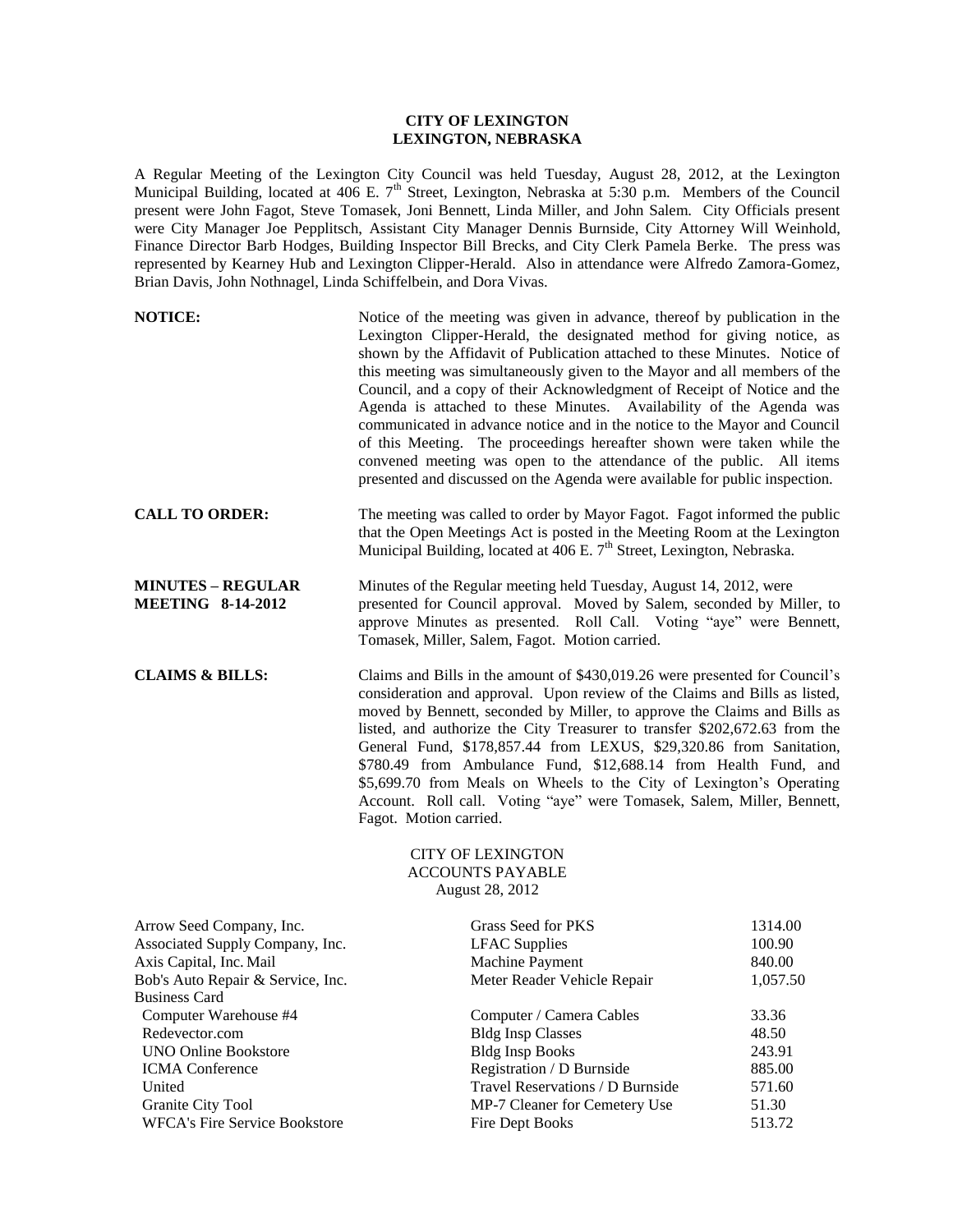| Amazon.com                               | Battery / EL Fault Locator                  | 31.90      |
|------------------------------------------|---------------------------------------------|------------|
| <b>EPA Sales</b>                         | SW Fiberglass Pole                          | 334.76     |
| Sprinkler Warehouse Sales                | PK Sprinkler Supplies                       | 450.76     |
| National League of Cities                | Conference Registrations/L Miller/J Fagot   | 1,015.00   |
| Progressive Executive Education          | Webinar Registration / P Berke              | 199.00     |
| Card Center/Orscheln                     | PK/ST/SW/CG/WR Supplies                     | 356.06     |
| Cash-Wa Distributing                     | Food & Supplies                             | 1,074.14   |
| Central Garage Fund                      | Service / Repair                            | 8,118.22   |
| Central Tire & Tread, Inc.               | Loader Tire / Supplies                      | 2,325.38   |
| Coca Cola/Dr Pepper Bottling of Kearney  | <b>Beverages</b>                            | 70.00      |
| Data-Pac Mailing Systems                 | Postage                                     | 1,500.00   |
| Davis Energy, Inc.                       | Fuel                                        | 7,465.64   |
| Demco, Inc.                              | <b>Library Supplies</b>                     | 126.81     |
| Dutton-Lainson Company                   | <b>EL Meter Supplies</b>                    | 331.15     |
| Eakes Office Plus                        | <b>Library Supplies</b>                     | 79.23      |
| Electric Fixture & Supply                | EL Supplies / NW SR Housing PJ              | 1,584.44   |
| <b>Exchange Bank</b>                     | <b>Copier Payments</b>                      | 1,195.44   |
| Fagot Refrigeration & Electric           | <b>WWTP Service</b>                         | 198.00     |
| <b>Farmer Brothers Coffee</b>            | Food                                        | 317.91     |
| Fastenal                                 | ST / PK Safety Glasses                      | 112.22     |
| <b>Five Star Flooring</b>                | Serv Bldg Supplies                          | 103.58     |
| Gale Group, The                          | <b>Library Books</b>                        | 159.93     |
| Great Western Bank-Lib. Petty Cash       | Postage / Stamps / Meals / Supplies         | 278.09     |
| <b>Hach Company</b>                      | <b>WWTP Testing Supplies</b>                | 602.95     |
| <b>Health Claims Fund</b>                | Claims                                      | 9,744.46   |
| Holbein, Dahlas D.                       | Fire Dept Maint / Cleaning Service          | 1,000.00   |
| In The Swim                              | <b>LFAC</b> Supplies                        | 412.93     |
| <b>Ingram Library Services</b>           | <b>Library Books</b>                        | 744.04     |
| <b>Intellicom Computer Consulting</b>    | <b>Backup Service</b>                       | 132.00     |
| Jim Phillips Const.                      | ST / Sidewalk / Parking Lot Repairs         | 12,212.00  |
| League of Nebraska Municipalities        | <b>Membership Dues</b>                      | 4,431.00   |
| Lexington Newspapers, Inc.               | Publications                                | 237.23     |
| Lexington Utilities System               | Utilities                                   | 44,293.66  |
| Lexington City Payroll Account           |                                             |            |
| Payroll                                  | Wages                                       | 128,115.48 |
| Social Security                          | Employer Portion / FICA Med                 | 9,445.70   |
| Union Bank & Trust                       | <b>Employer Portion / Pension</b>           | 3,902.52   |
| Union Bank & Trust                       | <b>Police Pension</b>                       | 1,756.91   |
| <b>ICMA</b>                              | <b>City Manager Pension</b>                 | 463.85     |
| Magana, Laurae                           | <b>LFAC</b> Refund                          | 45.00      |
| Mead Lumber & Rental-Lexington           | LFAC/Fire/WWTP/PK/Muni Bldg Supplies 780.69 |            |
| Miller & Associates, Inc.                | Airport Rd /Muni Well 17/18/Tri-Co Dev      | 8,522.60   |
| Municipal Supply                         | <b>WR Supplies</b>                          | 463.05     |
| National Association of Senior Citizens  | Conference Registration                     | 60.00      |
| Nebraska Public Health Environmental Lab | Police Blood Test                           | 84.00      |
| Nebraska Rural Water Association         | Annual Membership Fee                       | 275.00     |
| NSA & POAN Conference                    | <b>Registration Fees</b>                    | 190.00     |
| OCLC, Inc.                               | Library Subscription                        | 25.84      |
| Oliver Consulting Services, Inc.         | <b>Library Computer Service</b>             | 100.00     |
| <b>Olsson Associates</b>                 | Downtown Revitalization-Phase II            | 1,612.28   |
| <b>Overton Community Center</b>          | Meals On Wheels                             | 100.00     |
| Paulsen, Inc.                            | Concrete                                    | 2,056.60   |
| Platte Valley Communications of Kearney  | Mo Maint / Radio Repair / Supplies          | 337.80     |
| Presto-X                                 | <b>Library Service</b>                      | 98.28      |
| <b>Roberts Dairy Company</b>             | <b>Beverages</b>                            | 250.58     |
| S & W Auto Parts, Inc.                   | Central Garage / LFAC Supplies              | 764.73     |
| Service Master Mid Nebraska              | <b>Cleaning Service</b>                     | 4,819.75   |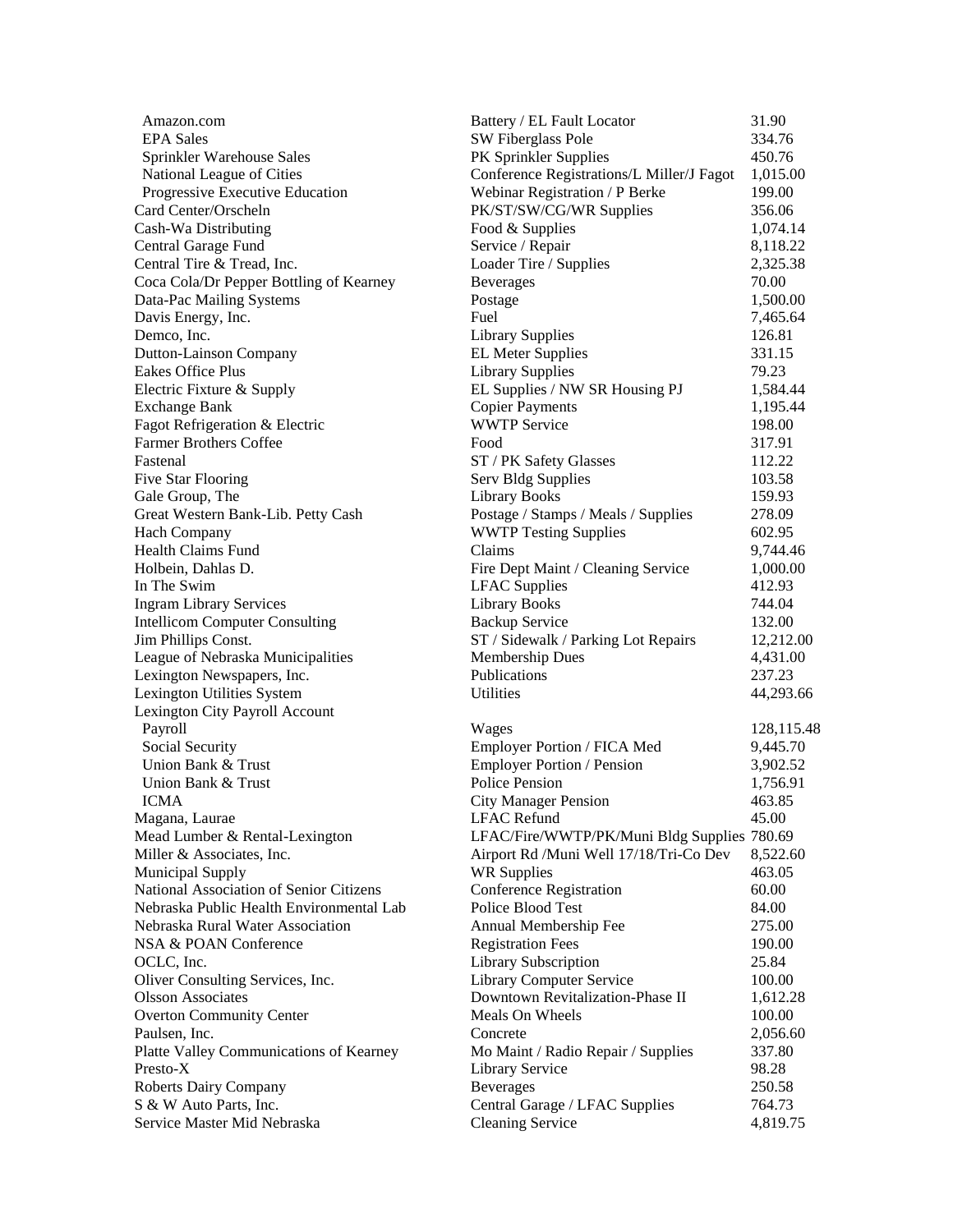| Sirchie Finger Print Lab           | Police Supplies                        | 76.97      |
|------------------------------------|----------------------------------------|------------|
| Subway @ Walmart                   | Meals                                  | 30.00      |
| <b>Summit Supply Corporation</b>   | PK Table Legs                          | 3,595.00   |
| T. O. Haas Tire Co., Inc.          | <b>Loader Tires</b>                    | 384.15     |
| <b>TASC</b> - Client Invoices      | Fees                                   | 174.65     |
| Team Detail & Quicklube            | Car Washes                             | 100.00     |
| Thompson Co., The                  | Food & Supplies                        | 1,730.73   |
| Tri-City Tribune                   | Publication                            | 10.80      |
| Tyler Technologies, Inc.           | Annual Hardware / Software Maintenance | 19,402.26  |
| <b>U-Save Business Equipment</b>   | Postage/UPS Chgs/GGC/Muni Bldg Spls    | 474.02     |
| Verizon Wireless                   | Cellphone Service                      | 366.05     |
| Village Uniform                    | <b>GGC</b> Service                     | 50.20      |
| Wal-Mart                           | Supplies                               | 146.64     |
| Web QA, Inc.                       | Stormwater/Bldg Insp Software Sbscrptn | 3,000.00   |
| AFLAC                              | Premium                                | 1,277.30   |
| All Points Cooperative             | Fuel                                   | 1,014.84   |
| Area Services                      | SW / Lift Station Services             | 327.50     |
| Associated Supply Company, Inc.    | <b>LFAC Chemicals / Supplies</b>       | 6,365.24   |
| Cash-Wa Distributing               | Food & Supplies                        | 702.50     |
| Dan's Sanitation, Inc.             | <b>Sanitation Fees</b>                 | 29,320.86  |
| Electric Fixture & Supply          | EL / SW Supplies                       | 79.96      |
| Gale Group, The                    | <b>Library Books</b>                   | 156.70     |
| Garden & Lawn Landscaping          | Yard Clean-up                          | 100.00     |
| Great Western Bank-City Petty Cash | Registration Fee / Postage / Meals     | 69.73      |
| <b>Health Claims Fund</b>          | Claims                                 | 1,491.73   |
| Jim Phillips Const.                | ST Repair                              | 3,300.00   |
| Lexington Newspapers, Inc.         | Publications                           | 46.61      |
| Lexington, City of                 | <b>Franchise Fees</b>                  | 79,674.23  |
| Mead Lumber & Rental-Lexington     | Cem / DCOC Supplies                    | 67.70      |
| Mid-American Research Chemical     | <b>ST Supplies</b>                     | 333.67     |
| Paulsen, Inc.                      | Concrete                               | 913.75     |
| Roberts Dairy Company              | <b>Beverages</b>                       | 161.78     |
| Run-N-Iron                         | Firearm                                | 550.00     |
| S & W Auto Parts, Inc.             | <b>ST Equipment Parts</b>              | 208.00     |
| T. O. Haas Tire Co., Inc.          | Tire Repair                            | 306.50     |
| Team Detail & Quicklube            | Vehicle Window Repair                  | 40.00      |
| <b>U-Save Business Equipment</b>   | Postage / UPS Charges / ST Supplies    | 261.52     |
| Unitech                            | <b>SW</b> Degreaser                    | 2,452.00   |
| Wal-Mart                           | Supplies                               | 87.29      |
|                                    | <b>TOTAL CLAIMS:</b>                   | 430,019.26 |
|                                    |                                        |            |

**LIQUOR LICENSE:** Mayor Fagot continued a public hearing to consider a Class "I B" liquor license application from Alfredo Zamora-Gomez dba Oasis, 405 East Pacific. Information was provided to complete the application. Following discussion, the public hearing was closed. Moved by Miller, seconded by Salem, to recommend to the Liquor Control Commission approval of the liquor license application by Alfredo Zamora-Gomez dba Oasis. Roll call. Voting "aye" were Tomasek, Bennett, Salem, Miller, Fagot. Motion carried.

**ORDINANCE:** Ordinance No. 2318 entitled "AN ORDINANCE TO VACATE THAT PORTION OF 4th STREET LYING BETWEEN THE EAST RIGHT-OF WAY LINE OF WASHINGTON STREET AND A POINT WHICH IS 176 FEET EAST OF THE EAST RIGHT-OF-WAY LINE OF WASHINGTON STREET; TO PROVIDE FOR REVERSION OF THE VACATED STREET TO ADJOINING PROPERTY OWNERS; TO RETAIN EASEMENT FOR PUBLIC UTILITIES; TO PROVIDE FOR AN EFFECTIVE DATE AND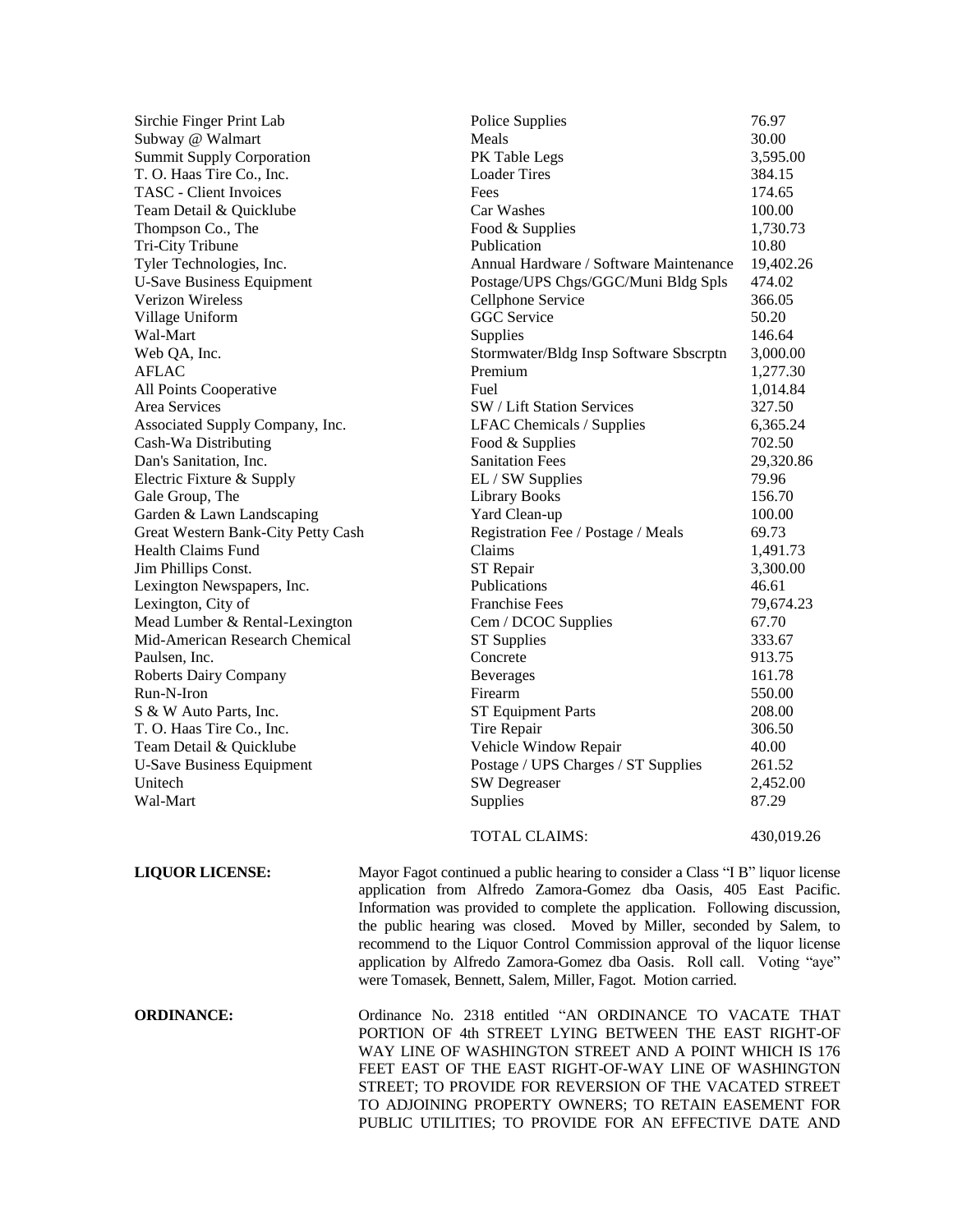FOR PUBLICATION IN PAMPHLET FORM" was presented on Second reading. There being no public comments received by Council or Staff, moved by Salem, seconded by Tomasek, to suspend the rules regarding the reading of an ordinance on three separate occasions. Roll call. Voting "aye" were Bennett, Miller, Tomasek, Salem, Fagot. Motion carried. Ordinance No. 2318 was presented on Final reading. Moved by Salem, seconded by Miller, to approve Ordinance No. 2318 on Final reading. Roll call. Voting "aye" were Bennett, Tomasek, Miller, Salem, Fagot. Motion carried. **ORDINANCE:** Ordinance No. 2319 entitled "AN ORDINANCE OF THE CITY OF LEXINGTON, NEBRASKA REVISING ALL THE ORDINANCES OF THE CITY; ADOPTING AND ENACTING A NEW CODE FOR THE CITY; PROVIDING FOR THE REPEAL OF CERTAIN ORDINANCES NOT INCLUDED THEREIN; PROVIDING A PENALTY FOR THE VIOLATION THEREOF; PROVIDING FOR THE MANNER OF AMENDING SUCH CODE; AND PROVIDING WHEN SUCH CODE AND THIS ORDINANCE SHALL BECOME EFFECTIVE" was presented. Pepplitsch noted that the revised code contains updates to comply with current state statutes, removal of unnecessary and outdated sections, and definition changes. He requested Council further review of the proposed amendments and to direct any questions to Staff. Following discussion, moved by Miller, seconded by Bennett, to approve Ordinance No. 2319 on first reading. Roll call. Voting "aye" were Salem, Tomasek, Bennett, Miller, Fagot. Motion carried. **LIQUOR LICENSE:** Mayor Fagot opened a public hearing to consider a liquor license application for Class "D" license for JBN Inc dba Hi Times Liquor Mart 2. John Nothnagel addressed the council, noting that this is a change in corporation name. Fagot noted that he has not received any adverse comments regarding the local business. The public hearing was closed. Following discussion, moved by Bennett, seconded by Miller, to recommend to the Liquor Control Commission approval of the Class D license for JBN Inc. dba Hi Times Liquor Mart 2. Roll call. Voting "aye" were Salem, Tomasek, Miller, Bennett, Fagot. Motion carried. **ACCOUNTS RECEIVABLES:** Pepplitsch requested authorization to remove balances for utility accounts deemed uncollectible. Following discussion, moved by Miller, seconded by Tomasek, to authorize Staff to remove the balances for utility accounts as presented. Roll call. Voting "aye" were Bennett, Salem, Tomasek, Miller, Fagot. Motion carried. **PUBLIC HEARING:** Mayor Fagot opened a public hearing for Council to sit as a Board of Equalization to consider assessments for delinquent property maintenance abatement fees. Following discussion, the public hearing was closed. Ordinance No. 2320 entitled "AN ORDINANCE TO ASSESS THE COST OF PROPERTY MAINTENANCE AGAINST CERTAIN PROPERTIES; TO PROVIDE FOR AN EFFECTIVE DATE AND FOR PUBLICATION IN PAMPHLET FORM" was presented. Moved by Salem, seconded by Tomasek, to suspend the rules regarding the reading of an ordinance on three separate occasions. Roll call. Voting "aye" were Miller, Bennett, Tomasek, Salem,

Fagot. Motion carried.

Ordinance No. 2320 was presented on Final reading. Moved by Miller, seconded by Salem, to approve Ordinance No. 2320 on Final reading. Roll call. Voting "aye" were Tomasek, Bennett, Salem, Miller, Fagot. Motion carried.